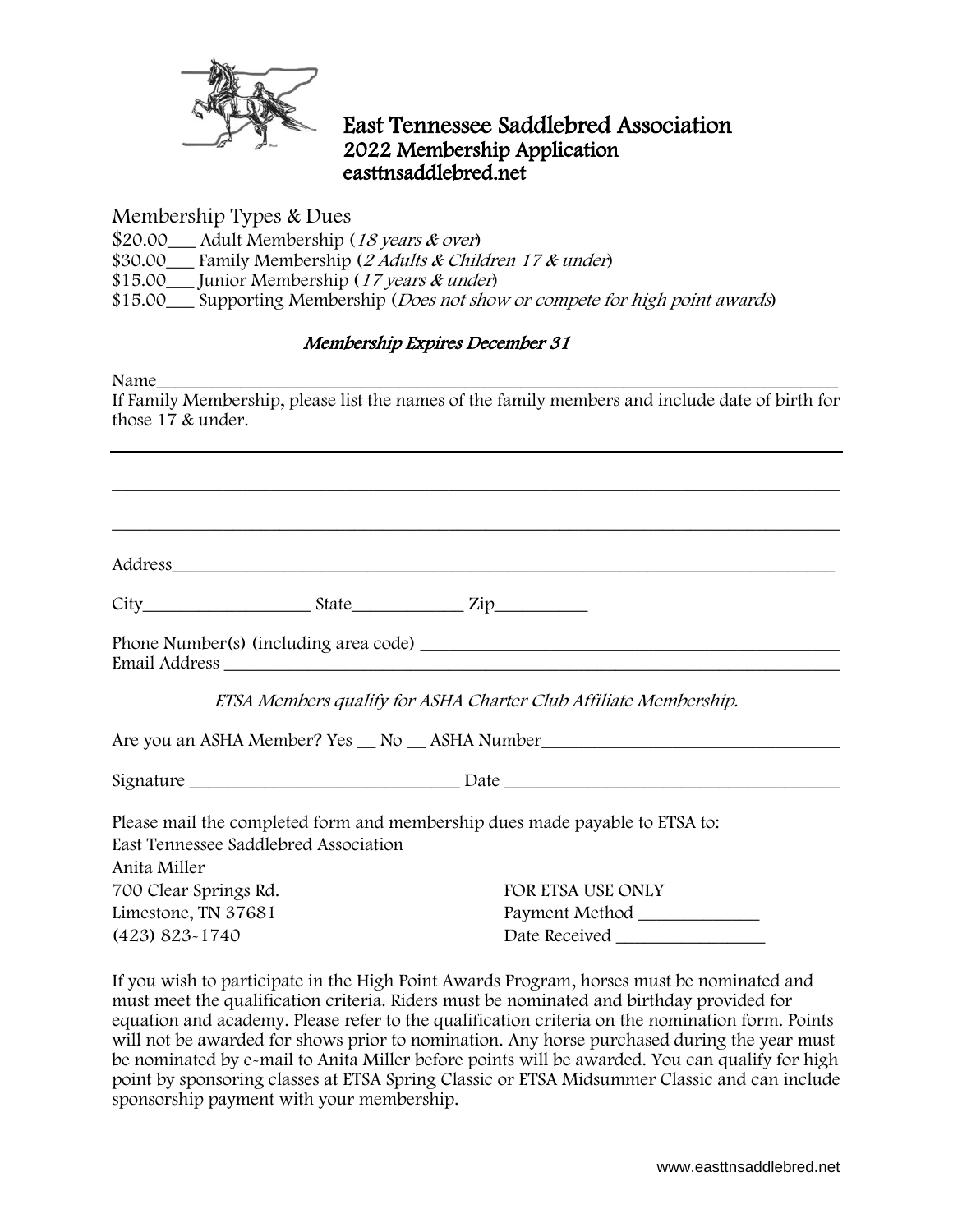ETSA Spring Classic class sponsorship: \$25 Class(es) you wish to sponsor

ETSA Midsummer Classic sponsorships: \$750 Corporate, \$500 Jackpot State, \$125 Champion/Stake, \$50 Qualifying Class, \$30 Trophy/Ribbons Class(es) you wish to sponsor and/or other sponsorship options:

## ETSA High Point Award Program Nomination Qualification for High Point Awards

\_\_\_\_\_\_\_\_\_\_\_\_\_\_\_\_\_\_\_\_\_\_\_\_\_\_\_\_\_\_\_\_\_\_\_\_\_\_\_\_\_\_\_\_\_\_\_\_\_\_\_\_\_\_\_\_\_\_\_\_\_\_\_\_\_\_\_\_\_\_\_\_\_\_\_\_\_

- Both the recorded owner and rider MUST BE current ETSA Members in good standing (this will be enforced)
- The horse must be nominated in order to receive points in performance divisions.
- The rider must be nominated *and provide their birthday* in order to receive points in academy and equitation divisions.
- Must show in a minimum of three affiliated shows (two affiliated shows for academy).
- Points will be awarded from the date the nomination is paid for and received (postmark will determine date) and points will not be awarded for shows prior to nomination and payment.
- The nominator must help with the ETSA Spring Classic or ETSA Midsummer Classic by serving on the show committee, working at one or both shows, selling sponsorships, or sponsoring classes, ribbons, etc.
- Any horse purchased during the year must be nominated by form or email to Anita Miller for points to be awarded.

I understand the qualifications listed above and wish to nominate the following horse(s) and or rider(s) to the ETSA High Point Awards Program.

| Horse                                 |
|---------------------------------------|
|                                       |
|                                       |
| What division do you plan to show in? |
| Horse                                 |
|                                       |
|                                       |
| What division do you plan to show in? |
|                                       |
| Horse                                 |